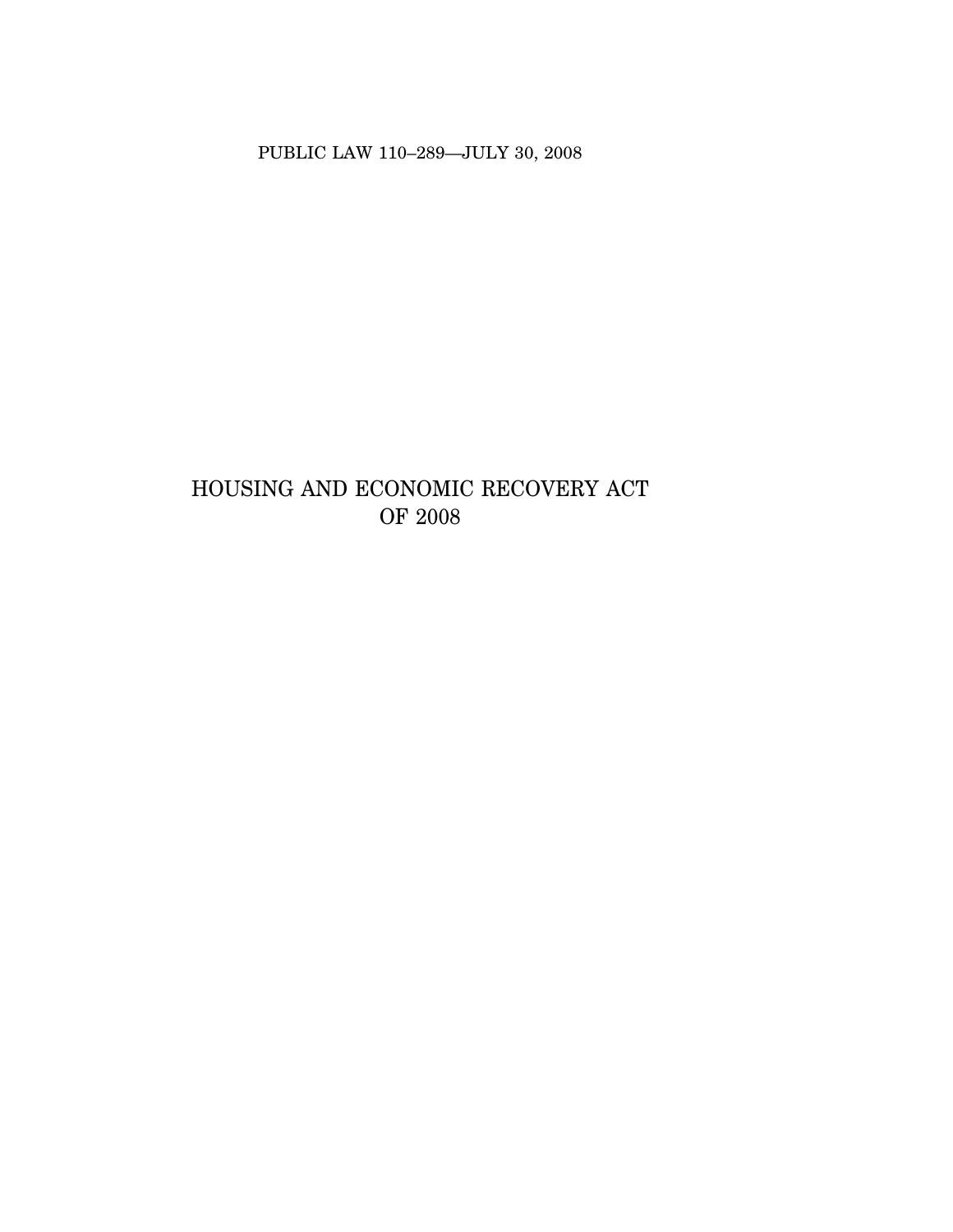50 USC app. 533 note.

"(2) OBLIGATION OR LIABILITY.—The term 'obligation or liability' includes an obligation or liability consisting of a mortgage, trust deed, or other security in the nature of a mortgage.".<br>(c) EFFECTIVE DATE: SUNSET.—

 $(1)$  EFFECTIVE DATE.—The amendment made by subsection (a) shall take effect on the date of enactment of this Act.

(2) SUNSET.—The amendments made by subsection (a) shall expire on December 31, 2010. Effective January 1, 2011, the provisions of subsections (b) and (c) of section 303 of the Servicemembers Civil Relief Act, as in effect on the day before the date of the enactment of this Act, are hereby revived.

# **TITLE III—EMERGENCY ASSISTANCE FOR THE REDEVELOPMENT OF ABAN-DONED AND FORECLOSED HOMES**

42 USC 5301 note.

## **SEC. 2301. EMERGENCY ASSISTANCE FOR THE REDEVELOPMENT OF ABANDONED AND FORECLOSED HOMES.**

(a) DIRECT APPROPRIATIONS.—There are appropriated out of any money in the Treasury not otherwise appropriated for the fiscal year 2008, \$4,000,000,000, to remain available until expended, for assistance to States and units of general local government (as such terms are defined in section 102 of the Housing and Community Development Act of 1974 (42 U.S.C. 5302)) for the redevelopment of abandoned and foreclosed upon homes and residential properties.

(b) ALLOCATION OF APPROPRIATED AMOUNTS.—

(1) IN GENERAL.—The amounts appropriated or otherwise made available to States and units of general local government under this section shall be allocated based on a funding formula established by the Secretary of Housing and Urban Development (in this title referred to as the "Secretary").

(2) FORMULA TO BE DEVISED SWIFTLY.—The funding formula required under paragraph (1) shall be established not later than 60 days after the date of enactment of this section.

(3) CRITERIA.—The funding formula required under paragraph (1) shall ensure that any amounts appropriated or otherwise made available under this section are allocated to States and units of general local government with the greatest need, as such need is determined in the discretion of the Secretary based on—

(A) the number and percentage of home foreclosures in each State or unit of general local government;

(B) the number and percentage of homes financed by a subprime mortgage related loan in each State or unit of general local government; and

(C) the number and percentage of homes in default or delinquency in each State or unit of general local government.

(4) DISTRIBUTION.—Amounts appropriated or otherwise made available under this section shall be distributed according to the funding formula established by the Secretary under paragraph (1) not later than 30 days after the establishment of such formula.

(c) USE OF FUNDS.—

State and local governments.

Deadline.

Deadline.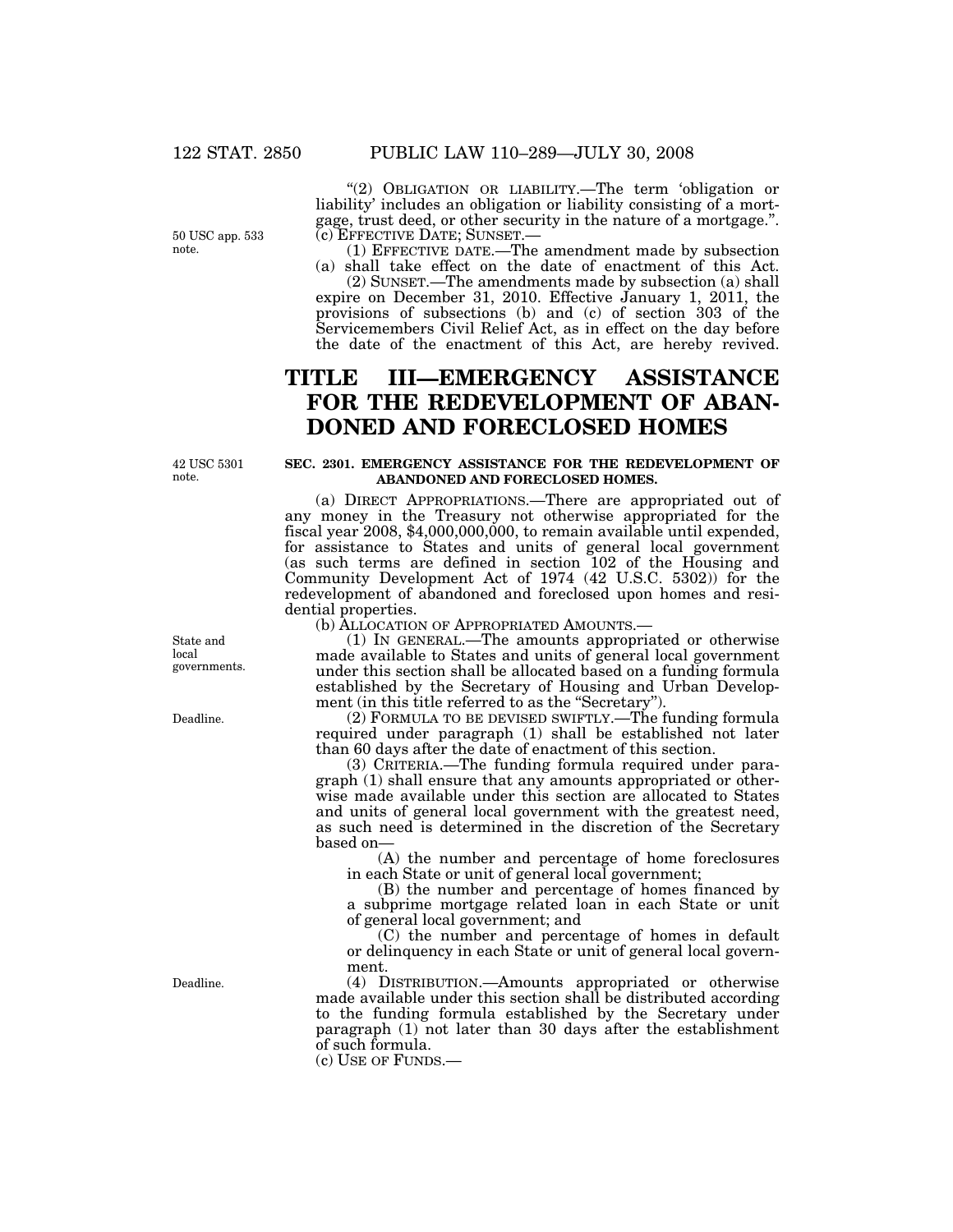ment that receives amounts pursuant to this section shall, not later than 18 months after the receipt of such amounts, use such amounts to purchase and redevelop abandoned and foreclosed homes and residential properties. (1) IN GENERAL.—Any State or unit of general local govern- Deadline.

ment that receives amounts pursuant to this section shall in distributing such amounts give priority emphasis and consideration to those metropolitan areas, metropolitan cities, urban areas, rural areas, low- and moderate-income areas, and other areas with the greatest need, including those— (2) PRIORITY.—Any State or unit of general local govern- Urban and

(A) with the greatest percentage of home foreclosures;

(B) with the highest percentage of homes financed by a subprime mortgage related loan; and

(C) identified by the State or unit of general local government as likely to face a significant rise in the rate of home foreclosures.

(3) ELIGIBLE USES.—Amounts made available under this section may be used to—

(A) establish financing mechanisms for purchase and redevelopment of foreclosed upon homes and residential properties, including such mechanisms as soft-seconds, loan loss reserves, and shared-equity loans for low- and moderate-income homebuyers;

(B) purchase and rehabilitate homes and residential properties that have been abandoned or foreclosed upon, in order to sell, rent, or redevelop such homes and properties;

(C) establish land banks for homes that have been foreclosed upon;

(D) demolish blighted structures; and

(E) redevelop demolished or vacant properties.

(d) LIMITATIONS.—

(1) ON PURCHASES.—Any purchase of a foreclosed upon Discounts. home or residential property under this section shall be at a discount from the current market appraised value of the home or property, taking into account its current condition, and such discount shall ensure that purchasers are paying below-market value for the home or property.

(2) REHABILITATION.—Any rehabilitation of a foreclosedupon home or residential property under this section shall be to the extent necessary to comply with applicable laws, codes, and other requirements relating to housing safety, quality, and habitability, in order to sell, rent, or redevelop such homes and properties. Rehabilitation may include improvements to increase the energy efficiency or conservation of such homes and properties or provide a renewable energy source or sources for such homes and properties.

(3) SALE OF HOMES.—If an abandoned or foreclosed upon home or residential property is purchased, redeveloped, or otherwise sold to an individual as a primary residence, then such sale shall be in an amount equal to or less than the cost to acquire and redevelop or rehabilitate such home or property up to a decent, safe, and habitable condition.

(4) REINVESTMENT OF PROFITS.—<br>
(A) PROFITS FROM SALES, RENTALS, AND REDEVELOP-<br>
MENT.—

rural areas.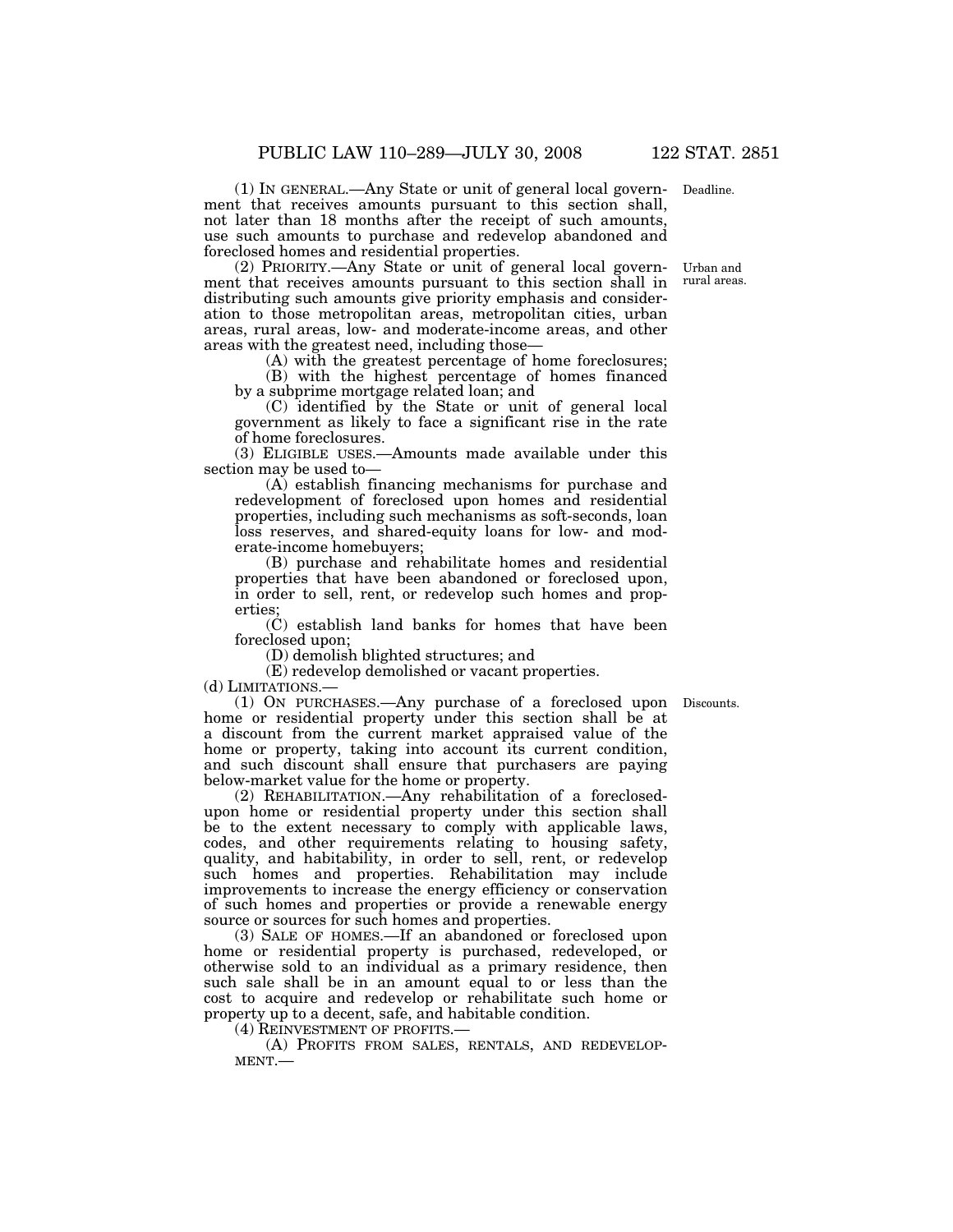(i) 5-YEAR REINVESTMENT PERIOD.—During the 5 year period following the date of enactment of this Act, any revenue generated from the sale, rental, redevelopment, rehabilitation, or any other eligible use that is in excess of the cost to acquire and redevelop (including reasonable development fees) or rehabilitate an abandoned or foreclosed upon home or residential property shall be provided to and used by the State or unit of general local government in accordance with, and in furtherance of, the intent and provisions of this section.

(ii) DEPOSITS IN THE TREASURY.—

(I) PROFITS.—Upon the expiration of the 5 year period set forth under clause (i), any revenue generated from the sale, rental, redevelopment, rehabilitation, or any other eligible use that is in excess of the cost to acquire and redevelop (including reasonable development fees) or rehabilitate an abandoned or foreclosed upon home or residential property shall be deposited in the Treasury of the United States as miscellaneous receipts, unless the Secretary approves a request to use the funds for purposes under this Act.

(II) OTHER AMOUNTS.—Upon the expiration of the 5-year period set forth under clause (i), any other revenue not described under subclause (I) generated from the sale, rental, redevelopment, rehabilitation, or any other eligible use of an abandoned or foreclosed upon home or residential property shall be deposited in the Treasury of the United States as miscellaneous receipts.

(B) OTHER REVENUES.—Any revenue generated under subparagraphs  $(A)$ ,  $(C)$  or  $(D)$  of subsection  $(c)(3)$  shall be provided to and used by the State or unit of general local government in accordance with, and in furtherance of, the intent and provisions of this section.

(e) RULES OF CONSTRUCTION.—

(1) IN GENERAL.—Except as otherwise provided by this section, amounts appropriated, revenues generated, or amounts otherwise made available to States and units of general local government under this section shall be treated as though such funds were community development block grant funds under title I of the Housing and Community Development Act of 1974 (42 U.S.C. 5301 et seq.).

(2) NO MATCH.—No matching funds shall be required in order for a State or unit of general local government to receive any amounts under this section.

(f) AUTHORITY TO SPECIFY ALTERNATIVE REQUIREMENTS.—

(1) IN GENERAL.—In administering any amounts appropriated or otherwise made available under this section, the Secretary may specify alternative requirements to any provision under title I of the Housing and Community Development Act of 1974 (except for those related to fair housing, nondiscrimination, labor standards, and the environment) in accordance with the terms of this section and for the sole purpose of expediting the use of such funds.

State and local governments.

State and local governments.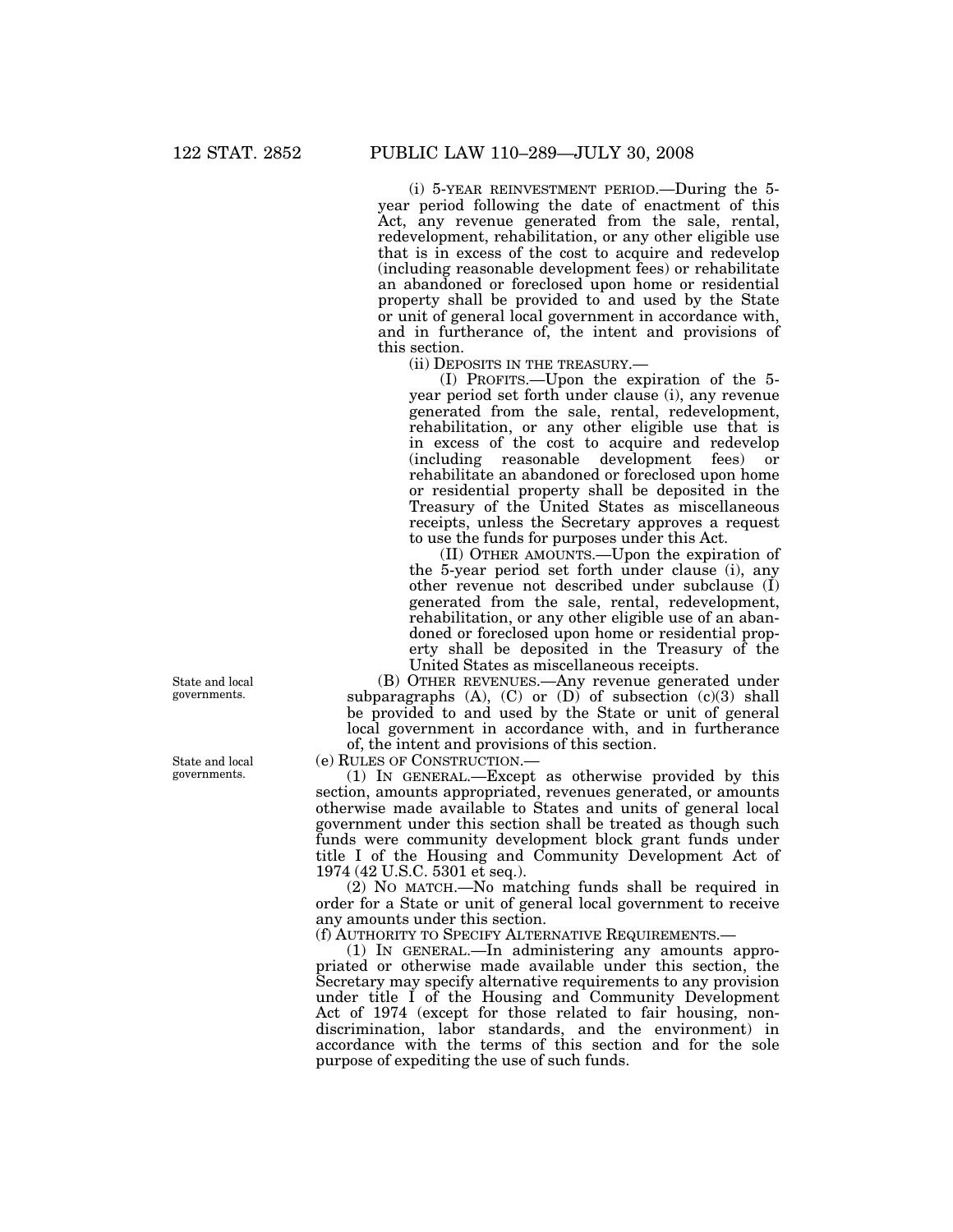(2) NOTICE.—The Secretary shall provide written notice Deadline. of its intent to exercise the authority to specify alternative requirements under paragraph (1) to the Committee on Banking, Housing and Urban Affairs of the Senate and the Committee on Financial Services of the House of Representa- tives not later than 10 business days before such exercise of authority is to occur.<br>(3) LOW AND MODERATE INCOME REQUIREMENT.—

(A) IN GENERAL.—Notwithstanding the authority of the Secretary under paragraph (1)—

(i) all of the funds appropriated or otherwise made available under this section shall be used with respect to individuals and families whose income does not exceed 120 percent of area median income; and<br>(ii) not less than 25 percent of the funds appro-

priated or otherwise made available under this section shall be used for the purchase and redevelopment of abandoned or foreclosed upon homes or residential properties that will be used to house individuals or families whose incomes do not exceed 50 percent of area median income.

(B) RECURRENT REQUIREMENT.—The Secretary shall, by rule or order, ensure, to the maximum extent practicable and for the longest feasible term, that the sale, rental, or redevelopment of abandoned and foreclosed upon homes and residential properties under this section remain affordable to individuals or families described in subparagraph (A).

(g) PERIODIC AUDITS.—In consultation with the Secretary of Housing and Urban Development, the Comptroller General of the United States shall conduct periodic audits to ensure that funds appropriated, made available, or otherwise distributed under this section are being used in a manner consistent with the criteria provided in this section.

#### **SEC. 2302. NATIONWIDE DISTRIBUTION OF RESOURCES.**

Notwithstanding any other provision of this Act or the amendments made by this Act, each State shall receive not less than 0.5 percent of funds made available under section 2301 (relating to emergency assistance for the redevelopment of abandoned and foreclosed homes).

#### **SEC. 2303. LIMITATION ON USE OF FUNDS WITH RESPECT TO EMINENT DOMAIN.**

No State or unit of general local government may use any amounts received pursuant to section 2301 to fund any project that seeks to use the power of eminent domain, unless eminent domain is employed only for a public use: *Provided,* That for pur- poses of this section, public use shall not be construed to include economic development that primarily benefits private entities.

### **SEC. 2304. LIMITATION ON DISTRIBUTION OF FUNDS.**

(a) IN GENERAL.—None of the funds made available under this title or title IV shall be distributed to—

(1) an organization which has been indicted for a violation under Federal law relating to an election for Federal office; or

(2) an organization which employs applicable individuals.

42 USC 5301 note.

Regulations. Orders.

42 USC 5301 note.

42 USC 5301 note.